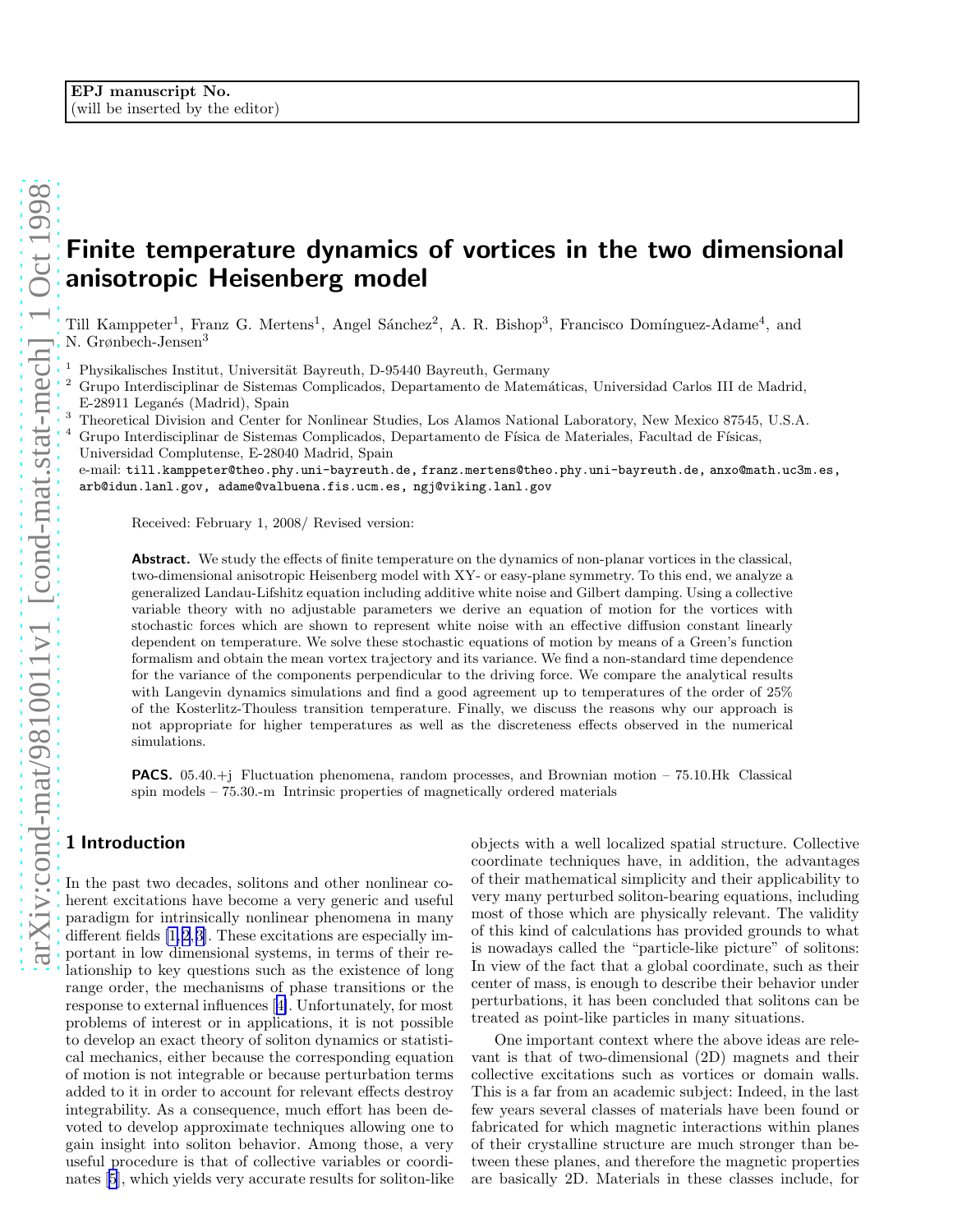<span id="page-1-0"></span>instance, layered magnets (such as  $Rb_2CrCl<sub>4</sub>$ ), graphite intercalated compounds (such as  $CoCl<sub>2</sub>$ ), magnetic lipid layers (such as manganese stearate), and high  $T_c$  superconductors (see references in, e. g., [\[6](#page-11-0)]). Many of these systems can be described by the classical 2D anisotropic Heisenberg model with XY- or easy-plane symmetry, given by

$$
H = -J \sum_{\langle m,n \rangle} \left[ S_x^m S_x^n + S_y^m S_y^n + (1 - \delta) S_z^m S_z^n \right], \quad (1)
$$

where the subindices  $x, y$  or z stand for the spin components,  $0 < \delta \leq 1$ , and  $\langle m, n \rangle$  labels nearest neighbors of a square lattice. Among its excitations, specially interesting ones are vortices, that are planar (i. e., with null  $S_z$ components) if  $\delta > 0.297$  and non-planar (i. e., with lo-calized $S_z$  structure) if  $\delta < 0.297$  [[7,8](#page-11-0)]. Such non-planar vortices are the specific object of our study as reported in the remainder of the paper; however, the ideas we will be discussing are general enough to be of interest in other, related contexts where the system behavior is governed by soliton-like structures.

The first application of a collective variable technique to the motion of magnetic vortices and other nonlinear magnetic excitations was carried out by Thiele[[9,10](#page-11-0)]. For steady state motion, when the shape  $S(r, t)$  of the excitation in the continuum limit is rigid, he used the travelling wave ansatz  $\mathbf{S}(\mathbf{r},t) = \mathbf{S}(\mathbf{r} - \mathbf{X}(t))$  with constant velocity  $\dot{\mathbf{X}}$  (the dot stands for derivative with respect to time) and derived the following equation of motion,

$$
\mathbf{G}_V \times \dot{\mathbf{X}} + \mathbf{F} = 0,\tag{2}
$$

where F is a static force, due to either an external field or the interactions with other excitations. The gyrovector  $\mathbf{G}_V$ , in turn, is an intrinsic quantity, produced by the excitation itself and depending on its specific type.  $\mathbf{G}_V$ is perpendicular to the XY-plane; therefore, the gyrocoupling force  $\mathbf{G}_V \times \mathbf{X}$  is formally equivalent to the Lorentz force. Interestingly, Thiele's equation, Eq. (2), is first order, thus leading to non-Newtonian vortex dynamics. This is somewhat unusual, as in many cases solitons are found to behave as Newtonian point-like particles[[5\]](#page-11-0), obeying Newton's second law or its relativistic generalization. We return to this point below.

The next step beyond Thiele's approach was not taken until very recently, when Mertens et al. [\[11](#page-11-0)] developed a generalized collective variable theory for nonlinear coherent excitations in classical systems with arbitrary Hamiltonians. Previously, Wysin et al. [\[12\]](#page-11-0) had tried to generalize Thiele's equation by allowing the vortex shape to depend on the vortex velocity. In this way they derived a second order (Newtonian) equation of motion, but it was found that it did not agree with the simulations[[11,](#page-11-0) [13](#page-11-0)]. Therefore, in[[11\]](#page-11-0) it was proposed that the dynamics of a single excitation is governed by a hierarchy of equations of motion for the excitation center  $\mathbf{X}(t)$ . In addition, the Newtonian or non-Newtonian character of the equation of motion was clarified: It was found that the type of the excitation determines on which levels the hierarchy

can be truncated consistently: So-called gyrotropic (with  $|\mathbf{G}_V| \neq 0$  excitations are governed by odd-order equations and thus do not have Newtonian dynamics. Nongyrotropic excitations are described by even-order equations, i. e. by Newton's equation in the first approximation. This is the situation for, e. g., domain walls. The theory in[[11\]](#page-11-0) was applied to non-planar (gyrotropic) vortices of the 2D anisotropic Heisenberg model, and it was shown that their dynamics is fully captured by the third-order equation, fifth-order corrections being negligible [\[11](#page-11-0)].

Since the zero temperature dynamics of non-planar vortices is completely understood, in this paper we now concern ourselves with the study of non-planar vortex dynamics in the 2D Heisenberg ferromagnet at nonzero temperatures. The purpose of this research is twofold: From the theoretical point of view, it is important to learn whether and when the vortex motion description in terms of an effective particle dynamics holds, and what are its main characteristics. In addition, the non-Newtonian character of non-planar vortices could be modified by temperature, or the details of the dynamics could change as to eliminate the need to go beyond a first order equation. We note that if a collective coordinate theory at finite temperature could be worked out, it would provide a first step towards a statistical mechanics description of the model behavior in terms of a vortex gas [\[14](#page-11-0)], as in the case of one-dimensional soliton bearing systems[[15\]](#page-11-0). On the other hand, from the experimental point of view, insofar as the motion of vortices has measurable consequences in inelastic neutron scattering[[16\]](#page-11-0) and nuclear magnetic resonance experiments [\[17](#page-11-0)], the effects of finite temperature on vortex dynamics can have signatures in those measurements. The study we carry out here is then necessary if there is hope to compare the theoretical results to actual experiments.

The presentation of our results proceeds as follows: Section 2 contains the study of the free and the damped vortex dynamics and the derivation of the corresponding collective coordinate theory. At this point the study is still deterministic, i. e., at zero temperature. Section [3](#page-4-0) discusses how we incorporate the Langevin noise term to the equations of motion. Afterwards, the collective coordinate calculation is extended to the resulting Langevin-Landau-Lifshitz equation, and the mean vortex trajectory and its variance are computed. Section [4](#page-7-0) contains a thorough discussion of the comparison of the theory to the numerical Langevin dynamics simulation and the discussion of the main features of the vortex motion. Finally, Section [5](#page-10-0) is devoted to the summary of our main conclusions.

#### 2 Zero temperature dynamics

Our starting point is the damped Landau-Lifshitz equation, which reads

$$
\frac{\mathrm{d}\mathbf{S}^m}{\mathrm{d}t} = -\mathbf{S}^m \times \frac{\partial H}{\partial \mathbf{S}^m} - \epsilon \mathbf{S}^m \times \frac{\mathrm{d}\mathbf{S}^m}{\mathrm{d}t},\tag{3}
$$

where  $S<sup>m</sup>$  is the spin vector at lattice site m, H is the Hamiltonian, in our case that of the anisotropic Heisen-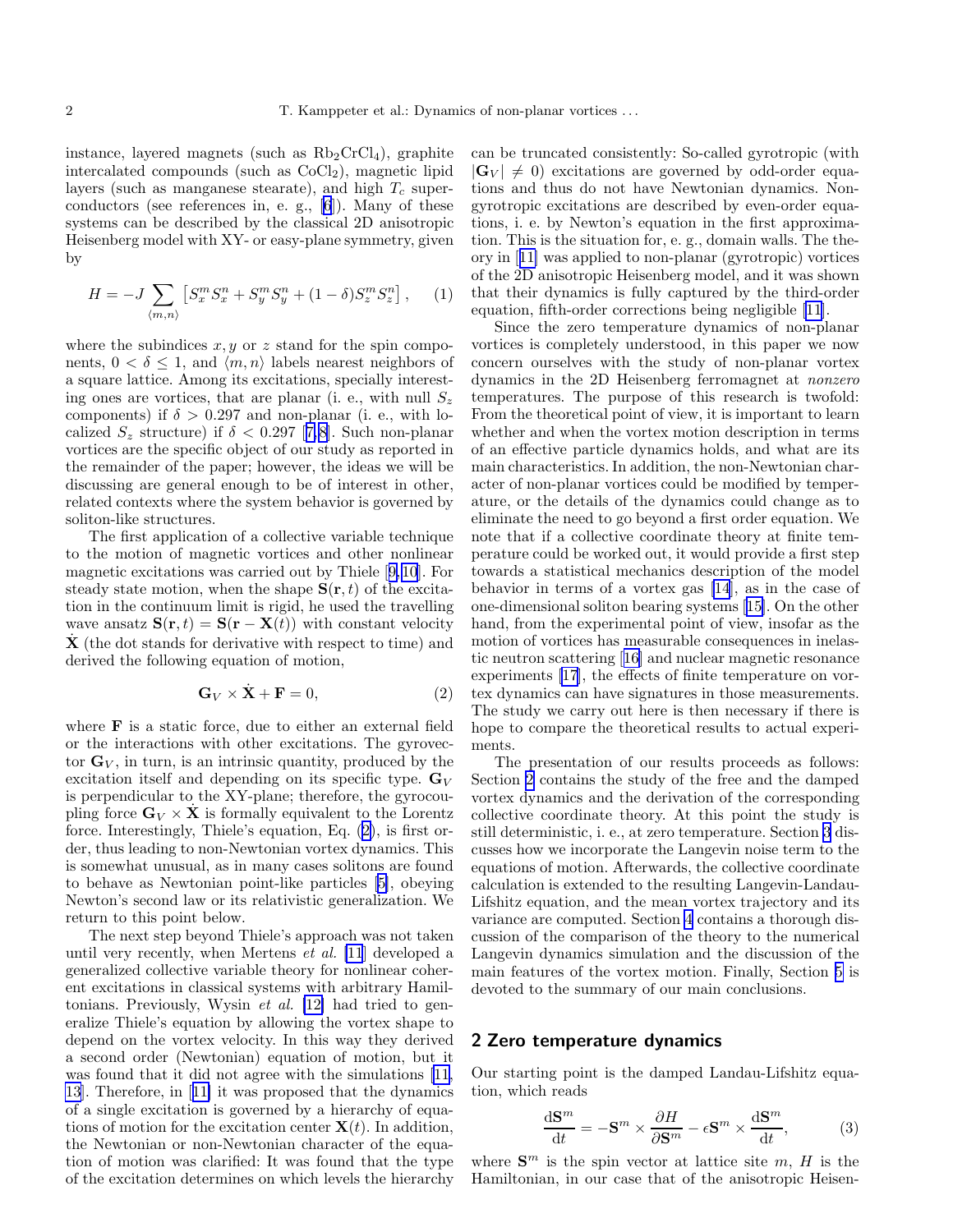<span id="page-2-0"></span>berg model [\(1](#page-1-0)), and  $\epsilon$  is the damping parameter. Following Refs.[[9\]](#page-11-0), [\[10](#page-11-0)] and[[18\]](#page-11-0) we have chosen Gilbert damping [[19\]](#page-11-0), chiefly because it is isotropic, meaning that all the spin components are equally damped, in contrast to the Landau-Lifshitz damping [\[20](#page-11-0)]. As stated in the Introduction, our approach to the problem of vortex dynamics will be both analytical and numerical: We first derive equations of motion for the vortex center  $\mathbf{X}(t)$ , and afterwards we compare with numerical simulations for our model, i. e., with results from numerical integration of ([3\)](#page-1-0) including noise (see Section [3\)](#page-4-0). The study of the deterministic (i.e., zero temperature) case we present in this section is an obviously necessary first step in order to be able to understand later the problem for the full Langevin equation.

To proceed, following[[11\]](#page-11-0) we assume that the shape of a collective excitation depends on the velocity  $\dot{\mathbf{X}}$  and, as shown in [\[11](#page-11-0)], in general also on higher order derivatives of  $\mathbf{X}(t)$ . The corresponding generalized travelling wave Ansatz is

$$
\mathbf{S}(\mathbf{r},t) = \mathbf{S}(\mathbf{r} - \mathbf{X}, \dot{\mathbf{X}}, \ddot{\mathbf{X}}, \dots, \mathbf{X}^{(n)}),
$$
 (4)

which yields an  $(n + 1)$ -th order differential equation for  $\mathbf{X}(t)$ . As mentioned above, for gyrotropic excitations only odd-order equations are relevant, and, in the case of the non-planar vortices, it turned out that the third-order equation is sufficient to describe accurately all simulations without damping [\[11](#page-11-0)]. Therefore, in this paper we use the Ansatz (4) with  $n = 2$  and apply it to the general case, i.e., in the presence of damping. Instead of using the Hamiltonian procedure described in[[11\]](#page-11-0), we will obtain the collective variable equations of motion in a much more direct way by performing the following operations with ([3\)](#page-1-0): leaving out damping for the moment, we calculate

$$
\mathbf{S} \left( \frac{\partial \mathbf{S}}{\partial X_i} \times \frac{\mathrm{d} \mathbf{S}}{\mathrm{d} t} \right) = -\mathbf{S} \left( \frac{\partial \mathbf{S}}{\partial X_i} \times \left[ \mathbf{S} \times \frac{\delta H}{\delta \mathbf{S}} \right] \right) =
$$

$$
= -S^2 \frac{\delta H}{\delta \mathbf{S}} \frac{\partial \mathbf{S}}{\partial X_i} = -S^2 \frac{\partial H}{\partial X_i} \quad (5)
$$

with  $i = 1, 2$  in the case of our 2D system. H is the Hamiltonian density. According to our ansatz we insert on the l.h.s.

$$
\frac{\mathrm{d}\mathbf{S}}{\mathrm{d}t} = \frac{\partial \mathbf{S}}{\partial X_j} \dot{X}_j + \frac{\partial \mathbf{S}}{\partial \dot{X}_j} \ddot{X}_j + \frac{\partial \mathbf{S}}{\partial \ddot{X}_j} \dddot{X}_j,\tag{6}
$$

integrate over **r** and divide by  $S^2$ . In this way we obtain  $= \epsilon$ the same third-order equation as that obtained in Ref. [[11\]](#page-11-0), which used Hamilton equations:

$$
\mathbf{A}\ddot{\mathbf{X}} + \mathbf{M}\ddot{\mathbf{X}} + \mathbf{G}\dot{\mathbf{X}} = \mathbf{F} \tag{7}
$$

with force  $\bf{F}$  given by

$$
F_i = -\int d^2r \frac{\partial \mathcal{H}}{\partial X_i},
$$
\n
$$
(8) = \epsilon \int d^2r \left\{ (1 - \psi^2) \frac{\partial \phi}{\partial X_i} \frac{\partial \phi}{\partial X_j} + \frac{1}{1 - \psi^2} \frac{\partial \phi}{\partial X_j} \frac{\partial \phi}{\partial X_i} \right\}
$$

gyrotensor G expressed as

$$
G_{ij} = S^{-2} \int d^2 r \, \mathbf{S} \frac{\partial \mathbf{S}}{\partial X_i} \times \frac{\partial \mathbf{S}}{\partial X_j} =
$$
\n
$$
= \int d^2 r \, \left\{ \frac{\partial \phi}{\partial X_i} \frac{\partial \psi}{\partial X_j} - \frac{\partial \phi}{\partial X_j} \frac{\partial \psi}{\partial X_i} \right\}, \quad (9) = \epsilon \int d^2 r \, \left\{ (1 - \psi^2) \frac{\partial \phi}{\partial X_i} \frac{\partial \phi}{\partial X_j} + \frac{1}{1 - \psi^2} \frac{\partial \psi}{\partial X_j} \frac{\partial \psi}{\partial X_i} \right\}. \quad (17)
$$

mass tensor M with components

$$
M_{ij} = S^{-2} \int d^2 r \, \mathbf{S} \frac{\partial \mathbf{S}}{\partial X_i} \times \frac{\partial \mathbf{S}}{\partial \dot{X}_j} =
$$
  
= 
$$
\int d^2 r \left\{ \frac{\partial \phi}{\partial X_i} \frac{\partial \psi}{\partial \dot{X}_j} - \frac{\partial \phi}{\partial \dot{X}_j} \frac{\partial \psi}{\partial X_i} \right\}, \quad (10)
$$

and third-order gyrotensor A given by

$$
A_{ij} = S^{-2} \int d^2 r \, \mathbf{S} \frac{\partial \mathbf{S}}{\partial X_i} \times \frac{\partial \mathbf{S}}{\partial \ddot{X}_j} =
$$
  
= 
$$
\int d^2 r \left\{ \frac{\partial \phi}{\partial X_i} \frac{\partial \psi}{\partial \ddot{X}_j} - \frac{\partial \phi}{\partial \ddot{X}_j} \frac{\partial \psi}{\partial X_i} \right\}.
$$
 (11)

The classical spin is constrained to have a fixed magnitude which we set to unity. Therefore, we will evaluate below the expressions on the right hand sides using canonical fields  $\phi = \arctan(S_y/S_x)$  and  $\psi = S_z$  for the spin vector:

$$
\mathbf{S} = \sqrt{1 - \psi^2} \cos \phi \,\mathbf{e}_x + \sqrt{1 - \psi^2} \sin \phi \,\mathbf{e}_y + \psi \,\mathbf{e}_z. \tag{12}
$$

At this time, we move on to consider the Gilbert damping term in [\(3](#page-1-0)). The same operation sequence as above yields:

$$
\epsilon S \left[ \frac{\partial S}{\partial X_i} \times \left( S \times \frac{dS}{dt} \right) \right] = \epsilon S^2 \frac{\partial S}{\partial X_i} \frac{dS}{dt} =
$$
  
=  $\epsilon S^2 \left[ \frac{\partial S}{\partial X_i} \frac{\partial S}{\partial X_j} \dot{X}_j + \frac{\partial S}{\partial X_i} \frac{\partial S}{\partial \dot{X}_j} \ddot{X}_j + \frac{\partial S}{\partial X_i} \frac{\partial S}{\partial \ddot{X}_j} \dddot{X}_j \right]_{(13)}$ 

An integration over r gives three terms which can be combined with the three terms on the l.h.s. of (7), i. e., the damping appears in every order

$$
(\mathbf{A} + \mathbf{a})\ddot{\mathbf{X}} + (\mathbf{M} + \mathbf{m})\ddot{\mathbf{X}} + (\mathbf{G} + \mathbf{g})\dot{\mathbf{X}} =
$$
  
=  $\hat{\mathbf{A}}\ddot{\mathbf{X}} + \hat{\mathbf{M}}\ddot{\mathbf{X}} + \hat{\mathbf{G}}\dot{\mathbf{X}} = \mathbf{F}.$  (14)

The components of the damping contribution to the tensors are

$$
g_{ij} = \epsilon \int d^2 r \frac{\partial \mathbf{S}}{\partial X_i} \frac{\partial \mathbf{S}}{\partial X_j} =
$$

$$
= \epsilon \int d^2 r \left\{ (1 - \psi^2) \frac{\partial \phi}{\partial X_i} \frac{\partial \phi}{\partial X_j} + \frac{1}{1 - \psi^2} \frac{\partial \psi}{\partial X_j} \frac{\partial \psi}{\partial X_i} \right\}, \quad (15)
$$

$$
m_{ij} = \epsilon \int d^2 r \frac{\partial \mathbf{S}}{\partial X_i} \frac{\partial \mathbf{S}}{\partial \dot{X}_j} =
$$
  

$$
= \epsilon \int d^2 r \left\{ (1 - \psi^2) \frac{\partial \phi}{\partial X_i} \frac{\partial \phi}{\partial \dot{X}_j} + \frac{1}{1 - \psi^2} \frac{\partial \psi}{\partial \dot{X}_j} \frac{\partial \psi}{\partial X_i} \right\}, \quad (16)
$$

ag

∂S

⊇∩

ລ⊄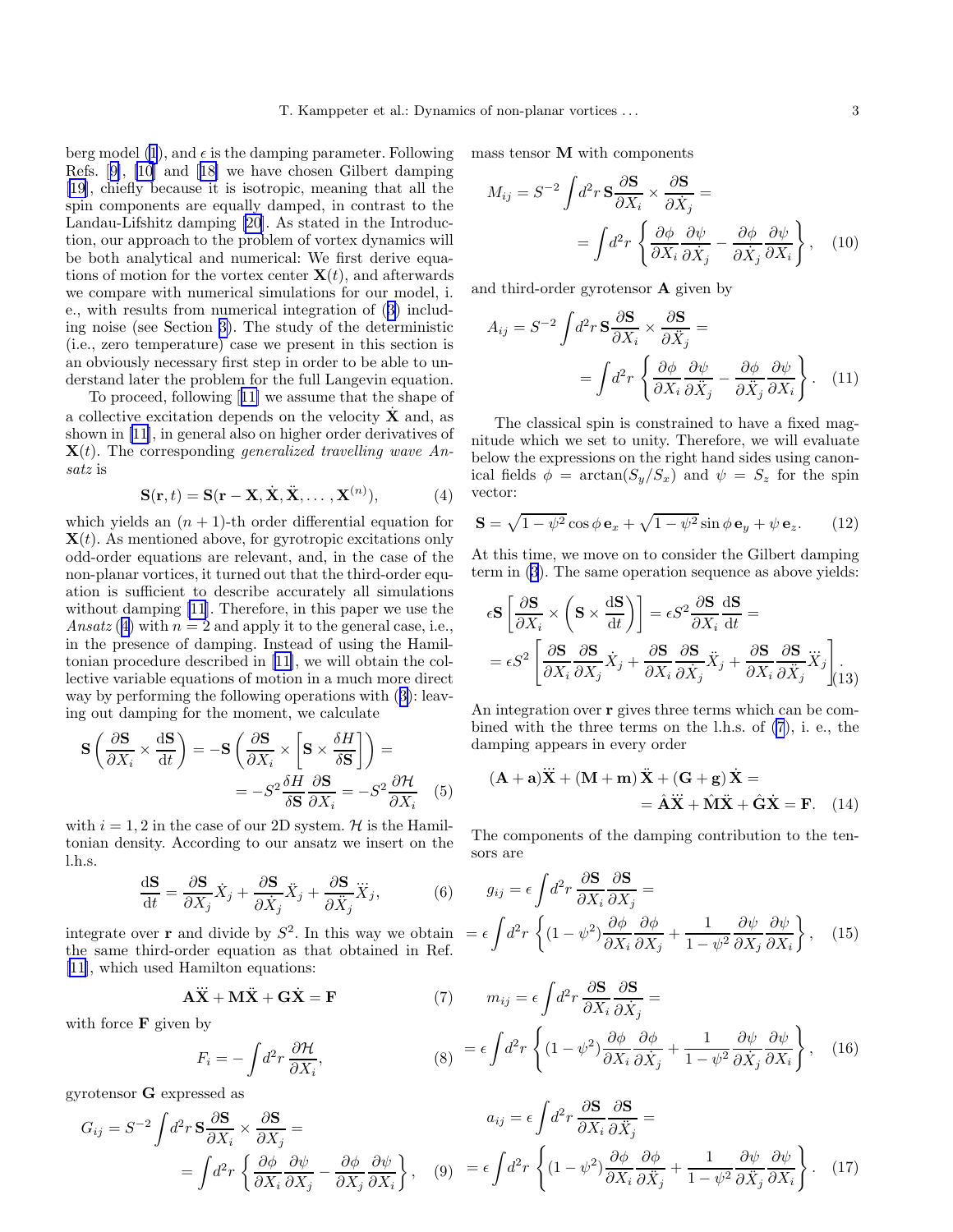<span id="page-3-0"></span>We note that the first-order part of (14) was already derived by Thiele [\[9](#page-11-0)].

Now, we address the problem of the explicit calculation of all the tensor components. This is possible only if the dynamic structure of the collective excitation is known. The Hamiltonian density derived from [\(1\)](#page-1-0) reads[[7\]](#page-11-0)

$$
\mathcal{H} = \frac{JS^2}{2} \left\{ (1 - \psi^2)(\nabla \phi)^2 + \delta [4\psi^2 - (\nabla \psi)^2] + \frac{1}{1 - \psi^2} (\nabla \psi)^2 \right\}.
$$
 (18)

In [\[11](#page-11-0)] the Hamilton equations were considered for a nonplanar vortex in the center of a circular system with free boundary conditions. The vortex structure is complicated in an inner region  $0 \le r \le a_c \approx 3r_v$ , where

$$
r_{\rm v} = \frac{1}{2} \sqrt{\frac{1 - \delta}{\delta}}\tag{19}
$$

characterizesthe vortex core [[7\]](#page-11-0).  $\delta$  is the anisotropy parameter in ([1](#page-1-0)). Recalling that non-planar vortices are stable for  $0 < \delta < 0.297$  for a square lattice. we will use  $\delta = 0.1$  for our simulations. We note that the inner region contributes very little to the integrals in (10), (11) and  $(15)$ – $(17)$ ; except for  $(9)$ , the dominant contributions stem from the outer region  $a_c \leq r \leq L$ , if we choose a large system radius L. Here the vortex has the following dynamic structure, which is known to be a very accurate description from simulations[[11\]](#page-11-0):

$$
\phi = \phi_0 + \phi_1 + \phi_2, \quad \psi = \psi_0 + \psi_1 + \psi_2 \quad (20)
$$

with

$$
\phi_0 = q \tan^{-1} \frac{x_2}{x_1},\tag{21}
$$

$$
\phi_1 = p(x_1 \dot{X}_1 + x_2 \dot{X}_2), \tag{22}
$$

$$
\phi_2 = \frac{q}{8\delta} \ln \frac{r}{eL} (x_2 \ddot{X}_1 - x_1 \ddot{X}_2),
$$
 (23)

$$
\psi_0 \sim p \sqrt{\frac{r_{\rm v}}{r}} \exp(-r/r_{\rm v}),\tag{24}
$$

$$
\psi_1 = \frac{q}{4\delta r^2} (x_2 \dot{X}_1 - x_1 \dot{X}_2), \tag{25}
$$

and

$$
\psi_2 = \frac{p}{4\delta}(x_1 \ddot{X}_1 + x_2 \ddot{X}_2). \tag{26}
$$

Here  $q = \pm 1$  is the vorticity and  $p = \pm 1$  is the polarization, which determines to which side the out-of-plane structure of the vortex points. Straightforward integrations then yield the expressions of the tensor components:

$$
G_{ij} = G\epsilon_{ij}, \quad G = 2\pi pq, \tag{27}
$$

$$
M_{ij} = M\delta_{ij}, \quad M = \frac{\pi q^2}{4\delta} \ln \frac{L}{a_c} + C_M, \quad (28)
$$

$$
A_{ij} = A\epsilon_{ij}, \quad A = \frac{G}{16\delta} (L^2 - a_c^2) + C_A,
$$
 (29)

$$
g_{ij} = g\delta_{ij}, \quad g = \epsilon \pi q^2 \ln \frac{L}{a_c} + C_g, \tag{30}
$$

$$
m_{ij} = m\epsilon_{ij}, \quad m = \epsilon \frac{G}{4} (L^2 - a_c^2) + C_m,
$$
 (31)

and

$$
a_{ij} = a\delta_{ij}, \quad a = \epsilon \frac{\pi q^2}{8\delta} \left\{ \frac{1}{2} \left( L^2 \ln L - a_c^2 \ln a_c \right) - \frac{1}{4} \left( L^2 - a_c^2 \right) \right\} + C_a, \quad (32)
$$

where  $\delta_{ij}$  is the 2D unit matrix,  $\epsilon_{ij}$  is the antisymmetric tensor, and the different constants  $C$  are the contributions from the inner region of the vortex. We see that in every odd-order of (14) a symmetric damping matrix is combined with an antisymmetric normal (non-damping) matrix, and vice versa for the even orders. Moreover the size dependence of the n-th order damping components is the same as that of the  $(n + 1)$ -th order normal components. The first-order damping elements (30) were already evaluated in[[6\]](#page-11-0) and[[10](#page-11-0)].

For the solution of the equation of motion (14) we proceed as in Ref.[[11\]](#page-11-0): We consider small displacements x from a mean trajectory  $X^0$ , on which the vortex is driven by F

$$
\mathbf{X}(t) = \mathbf{X}^0(t) + \mathbf{x}(t). \tag{33}
$$

We will denote the components of  $x$  by  $x_1$  and  $x_2$ , with the caveat that they should not be confused with the components of  $\mathbf r$  in Eqs. (21) through (26). In view of our simulations, we consider the situation where the force is always pointing in the  $X_1$ -direction and expand to firstorder around  $X_1(0) = R_0$  (this is justified because in our simulations  $F_0$ , and even more  $F'_0$ , is very small), i. e.,

$$
F = F_0 + F'_0 x_1.
$$
 (34)

For  $X_i^0(t)$  we obtain two coupled linear third-order equations. Taking initial conditions  $X_1^0(0) = R_0, X_2^0(0) = 0$ the solutions are

$$
X_1^0 = R_0 + \frac{F_0}{F'_0} [\exp(t/\tau) - 1], \tag{35}
$$

$$
X_2^0 = \frac{G F_0}{g F_0'} [\exp(t/\tau) - 1], \tag{36}
$$

where  $\tau$  is determined by a cubic equation. The mean trajectory is a straight line  $X_2^0 = G/g(X_1^0 - R_0)$ , which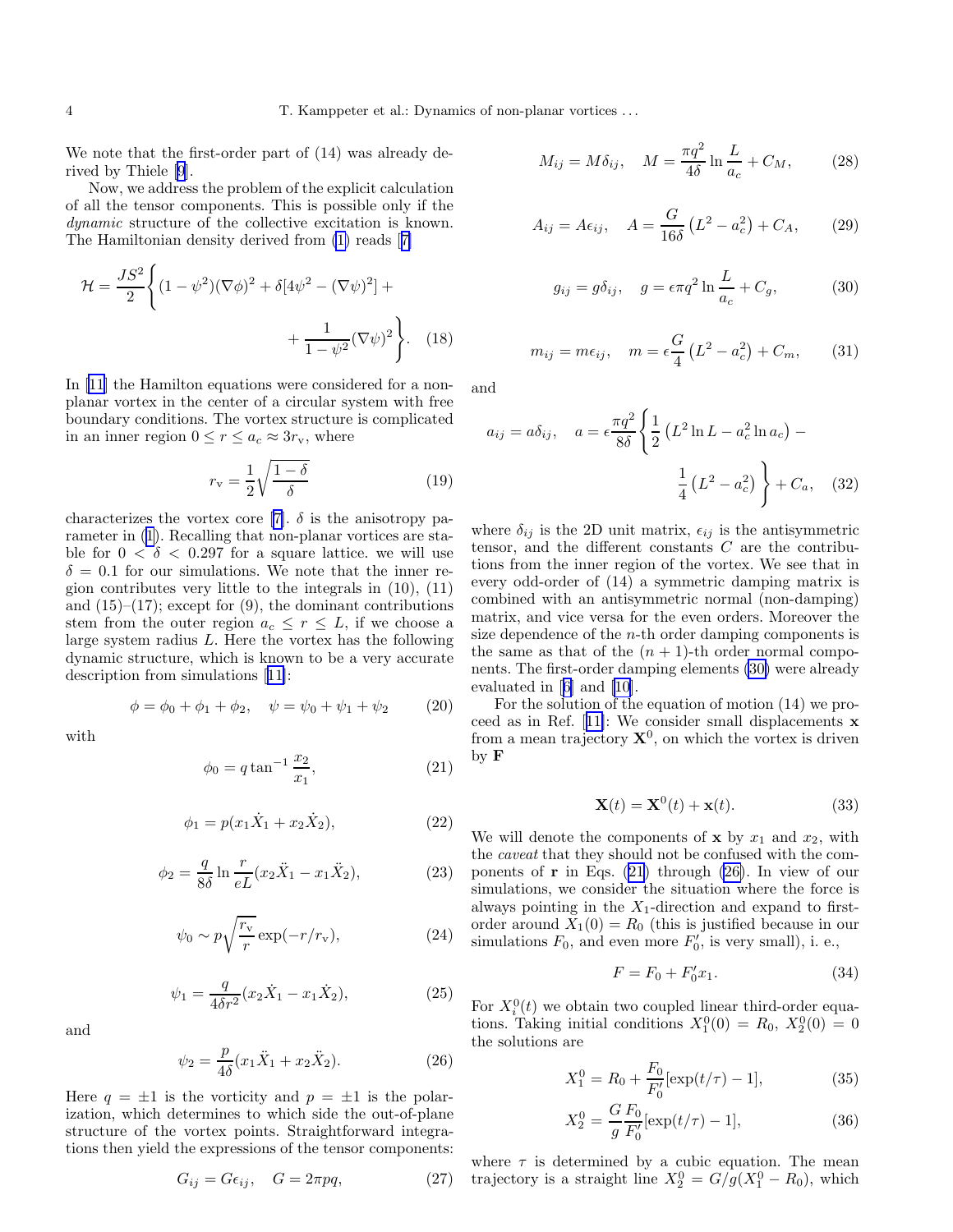<span id="page-4-0"></span>slightly deviates from the  $X_2$ -axis. The angle  $g/G$  is small because  $g \sim \epsilon$ , where we choose small damping constants  $\epsilon$  in the simulations. As  $\tau$  is of the order of  $G^2/(gF'_0)$  it is very large, in fact much larger than our integration times. Therefore one can expand ([35\)](#page-3-0) and one get a constant velocity on the mean trajectory:  $\dot{X}_1^0 = gF_0/G^2$ ,  $\dot{X}_2^0 =$  $F_0/G$ .

The motion around the mean trajectory is obtained by solving the two coupled linear third-order equations for the displacements  $\mathbf{x}(t)$  using the *Ansatz* 

$$
x_i = x_i^0 \exp[-(\beta - i\omega)t].
$$
 (37)

We find

$$
\beta - i\omega = \frac{\pm iM + m}{2(A \pm ia)} \pm
$$
  

$$
\pm \frac{\sqrt{(\pm iM + m)^2 - 4(A \pm ia)(G \pm ig)}}{2(A \pm ia)},
$$
 (38)

with amplitude ratios  $\kappa = x_2^0/x_1^0 = \pm 1$  and phase differences  $\pm \pi/2$ , where we have set  $F'_0 = 0$  for simplicity. With  $F'_0 \neq 0$  Eq. (38) becomes even more complicated and  $|\kappa| \neq 1$ . The separation of real and imaginary parts leads to cumbersome formulas. Therefore we compute the frequencies  $\omega_{1,2}$  and the relaxation constants  $\beta_{1,2}$  as a function of the parameters  $\epsilon$  and L; we choose  $q = p = 1$  for the charges and  $\delta = 0.1$  for the anisotropy. The  $a_c$ -dependent parts in ([28\)](#page-3-0)-([31\)](#page-3-0) can be combined with the constants  $C_M$ etc.; the combined constants can be neglected for large systems. As for the frequencies,  $\omega_{1,2}$  turn out to be very close to each other; hence, the important parameters will instead be their mean and difference. Examples of their numerical values for a system of radius  $L = 24$  are

$$
\omega_c = \sqrt{\omega_1 \omega_2} \approx 0.05, \quad \Delta \omega = \omega_2 - \omega_1 \approx 0.01,
$$
\n(39)

for a wide range of damping values (up to  $\epsilon = 0.05$ ), whereas for fixed  $\epsilon$  the frequencies decrease with  $1/L$  up to rather large systems ( $L = 5000$ ). Plots of  $\omega_c$  and  $\Delta \omega$  as afunction of  $\epsilon$  and L can be found in [[21\]](#page-11-0) (note, however that the caption under Fig. 1 of [\[21](#page-11-0)] must read 48 instead of 24).

In the simulations the purpose of the damping is to dissipate the energy which is supplied to the system by the noise. Therefore we must know the range of  $\epsilon$  (for a given system size) in which the frequencies are not influenced by the damping. As shown in[[21\]](#page-11-0), this range is defined by the condition

$$
\epsilon L \ll 5. \tag{40}
$$

The relaxation constants  $\beta_{1,2}$  are nearly equal and the mean value is  $\beta_c = \epsilon/8$ , and for the above range  $\omega_c$  and  $\Delta\omega$  are related to the parameters G, M, and A in a very simple way [\[11](#page-11-0)]

$$
\omega_c = \sqrt{\frac{G}{A}} \sim \frac{1}{L}, \quad \Delta \omega = \frac{M}{A} \sim \frac{\ln L}{L^2}.
$$
 (41)



Fig. 1. Sketch of the vortex motion as governed by the Landau-Lifshitz equation with Gilbert damping. The plot is approximate and does not correspond to an actual simulation.

Finally we briefly discuss the shape of the trajectories. We first consider the motion in a frame which is moving along the mean trajectory  $\mathbf{X}^{0}(t)$ : The general solutions for the displacements  $x_i(t)$  are linear superpositions of (37) with  $\omega_{1,2}$ . Both  $x_i(t)$  exhibit a very pronounced beat because  $\omega_{1,2}$  are nearly equal. The orbits  $x_1(x_2)$  are Lissajous curves, which can look very intricate for certain parameter ranges. We go into the laboratory frame by adding  $\mathbf{X}^0(t)$ . Without the splitting of  $\omega_{1,2}$  we would get a cycloid. Due to the splitting we finally get a superposition of two cycloids, which are damped because of  $\beta_{1,2}$ . A cartoon of the vortex motion on a circular system is sketched in Fig. 1. Here the vortex is driven by an image force which points in radial direction (see Section [4\)](#page-7-0). Without damping, the mean trajectory  $\mathbf{X}^{0}(t)$  would be a circle, due to the gyrocoupling force. With damping, the circle converts to an outward spiral. However, the radial motion is very exaggerated in the sketch, and the same is true of the damping of the cycloidal oscillations around the mean trajectory. The amplitude of these oscillations in fact remains of the order of a lattice constant for a long time.

## 3 Finite temperature dynamics

#### 3.1 Derivation of the vortex equation of motion

In order to study the finite temperature dynamics of vortices, we must introduce thermal noise in the Landau-Lifshitz equation with damping, Eq. ([3\)](#page-1-0). However, we cannot simply add independent noise terms to these three equations, because if we do so we do not arrive to something in the form of Langevin equations (all components of  $d\mathbf{S}/dt$  appear in each equation due to the cross-product). Therefore we must first take all  $d\mathbf{S}/dt$ -terms to the l.h.s., casting it explicitly into a first order equation, and only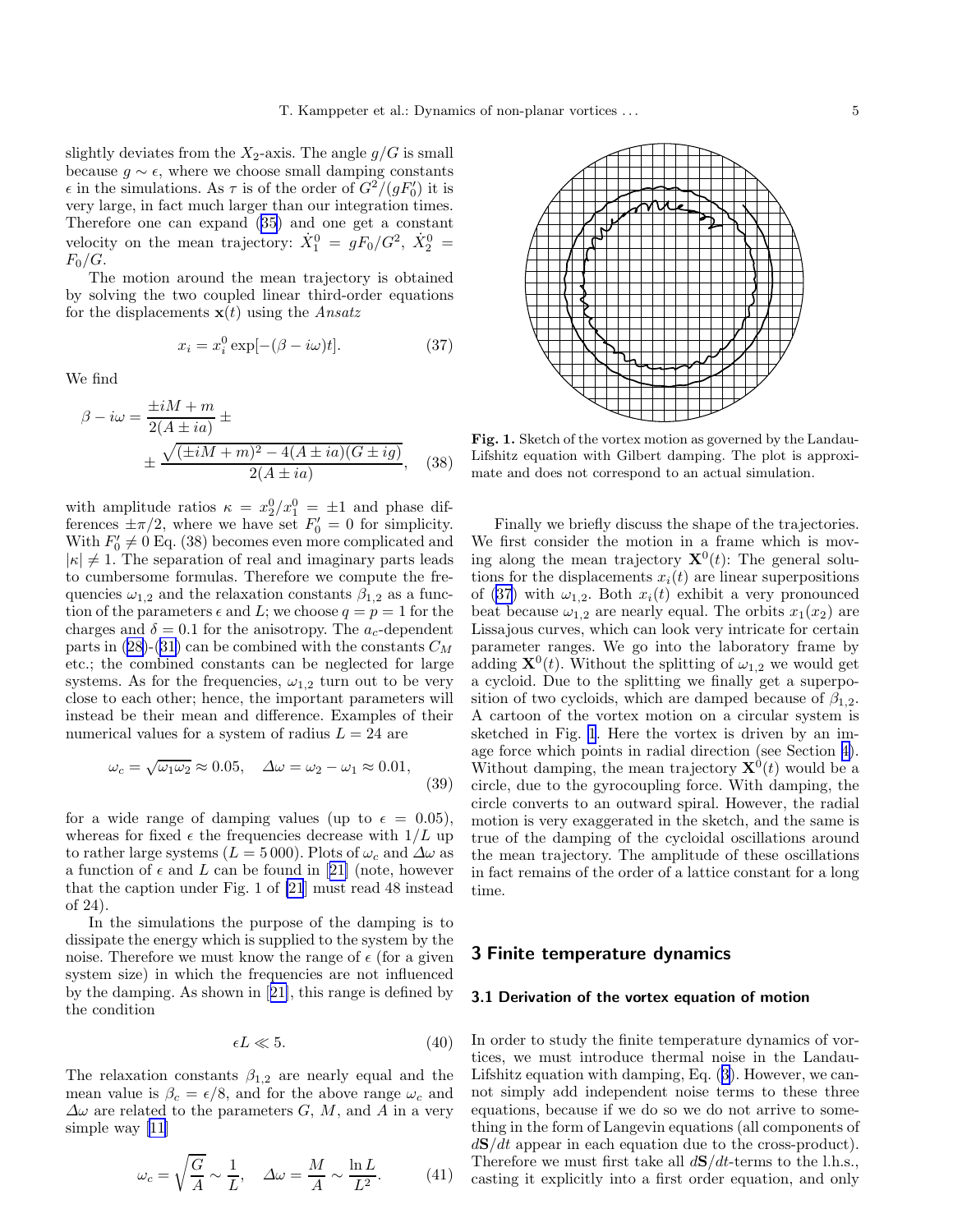<span id="page-5-0"></span>then introduce the three white-noise terms  $\eta'_{\alpha}(\mathbf{r},t)$ , yielding:

$$
\frac{\mathrm{d}\mathbf{S}}{\mathrm{d}t} = \frac{1}{1 + \epsilon^2 S^2} \left\{ -\mathbf{S} \times \frac{\delta H}{\delta \mathbf{S}} + \right.
$$

$$
+ \epsilon \mathbf{S} \times \left[ \mathbf{S} \times \frac{\delta H}{\delta \mathbf{S}} \right] \right\} + \eta' \quad (42)
$$

with

$$
\langle \eta_{\alpha}'(\mathbf{r},t) \rangle = 0, \qquad (43)
$$

$$
\langle \eta_{\alpha}'(\mathbf{r},t) \eta_{\beta}'(\mathbf{r}',t') \rangle = 2\epsilon k_{\text{B}} T \delta(\mathbf{r}'-\mathbf{r}) \delta(t'-t) \delta_{\alpha\beta}, (44)
$$

where  $\alpha$ ,  $\beta = 1, 2, 3$ . Now we take  $\eta'$  to the l.h.s. and undo the above procedure, i. e., we write (42) in the same form as ([3\)](#page-1-0), but with  $\dot{\mathbf{S}} - \eta'$  instead of  $\dot{\mathbf{S}}$ . We thus arrive at

$$
\frac{\mathrm{d}\mathbf{S}}{\mathrm{d}t} = -\mathbf{S} \times \frac{\delta H}{\delta \mathbf{S}} - \epsilon \mathbf{S} \times \frac{\mathrm{d}\mathbf{S}}{\mathrm{d}t} + \boldsymbol{\eta}
$$
(45)

with

$$
\eta = \eta' - \epsilon (S \times \eta') \tag{46}
$$

If we now compute the variances of  $\eta$ , we find that the width of the distribution for the component parallel to the spin vector is  $\sigma_0 = \sqrt{2\epsilon k_B T}$ , while the widths for the perpendicular components are  $\sigma_0\sqrt{1+\epsilon^2S^2}$ . In the Langevin dynamics simulation we will apply the constraint  $|S| = 1$ , which means here that only the perpendicular components are relevant. Thus we can replace  $\eta$  in (45) by  $\eta'$  if we correct the widths by a factor of  $\sqrt{1+\epsilon^2}$ . Taking into account that in our simulations we will be using values of  $\epsilon$  of the order of 10<sup>−</sup><sup>3</sup> (see Sec. [4](#page-7-0)), we will neglect the correction factor in the following.

As in the previous section, we calculate

$$
\mathbf{S}\left(\frac{\partial \mathbf{S}}{\partial X_i} \times \boldsymbol{\eta}\right) = \left(\mathbf{S} \times \frac{\partial \mathbf{S}}{\partial X_i}\right) \boldsymbol{\eta} \tag{47}
$$

integrate over r and combine this with the results of the previous section; we have thus found the collective coordinate equation in the presence of noise, namely

$$
\hat{\mathbf{A}}\ddot{\mathbf{X}} + \hat{\mathbf{M}}\dot{\mathbf{X}} + \hat{\mathbf{G}}\dot{\mathbf{X}} = \mathbf{F} + \mathbf{F}^{\text{st}},\tag{48}
$$

where the stochastic force is given by

$$
F_i^{\text{st}} = \frac{1}{S^2} \int \mathrm{d}^2 r \left( \mathbf{S} \times \frac{\partial \mathbf{S}}{\partial X_i} \right) \boldsymbol{\eta}(\mathbf{r}, t). \tag{49}
$$

To achieve a complete understanding of the vortex dynamics as described by Eq. (48), we need to know the mean  $\langle F_i^{\rm st} \rangle$  and the variance  $\text{Var}(F_i^{\rm st})$ . We define

$$
F_i^{\rm st} = \int d^2r \ f_i^{(\alpha)} \eta_\alpha, \quad f_i^{(\alpha)} = \frac{1}{S^2} \epsilon_{\alpha\beta\gamma} S_\beta \frac{\partial S_\gamma}{\partial X_i} \tag{50}
$$

where summation over repeated indices is implicitly understood. The mean is easily shown to be zero, whereas for the correlation functions[[22\]](#page-11-0), from Eq. (44) we obtain

$$
\langle F_i^{\rm st}(t) F_i^{\rm st}(t') \rangle =
$$
  
=  $2\epsilon k_{\rm B} T \delta(t - t') \int d^2 r f_i^{(\alpha)}(\mathbf{r}) f_i^{(\alpha)}(\mathbf{r})$ . (51)

Instead of the  $S_{\alpha}$  we introduce the fields  $\phi$  and  $\psi$  in ([12\)](#page-2-0) and thereby fulfill the constraint  $|S| = 1$ . After some algebra we obtain

$$
\text{Var}(F_i^{\text{st}}) = 2\epsilon k_{\text{B}}T \int d^2r \left\{ (1 - \psi^2) \left( \frac{\partial \phi}{\partial X_i} \right)^2 + \frac{1}{1 - \psi^2} \left( \frac{\partial \psi}{\partial X_i} \right)^2 \right\}. \quad (52)
$$

We note that in this equation the leading contribution comes from the static vortex structure, as given by Eqs. ([21\)](#page-3-0) and [\(24](#page-3-0)):

$$
\text{Var}(F_i^{\text{st}}) = 2\pi \epsilon k_{\text{B}} T \int_0^L dr \ r \left\{ \frac{1 - \psi_0(r)^2}{r^2} + \frac{(\psi_0'(r))^2}{1 - \psi_0(r)^2} \right\}.
$$
 (53)

As  $\psi_0$  decays exponentially, the second integral is independent of L, while the first one grows logarithmically. This suggests that, in order to approximately calculate  $Var(F_i^{\text{st}})$ , we can divide the integral in an outer part from  $a_c \leq r \leq L$  and a core part  $C(a_c)$ . By doing so we can write

$$
\text{Var}(F_i^{\text{st}}) = 2\epsilon k_{\text{B}} T \cdot \pi \left\{ \ln \frac{L}{a_c} + C(a_c) \right\},\qquad(54)
$$

which implies that the stochastic forces can be represented as white noise on the level of the collective coordinates with the properties  $\langle F_i^{\text{st}} \rangle = 0$  and

$$
\langle F_i^{\rm st}(t)F_j^{\rm st}(t')\rangle = D_V \delta_{ij}\delta(t-t'),\tag{55}
$$

where the effective vortex diffusion constant  $D_V$  is determined by the r.h.s. of (54). We recall that the diffusion constant  $D$  on the microscopic level, i. e., the one we will use in the simulations, is  $D = 2\epsilon k_{\rm B}T$ .

The core contribution  $C(a_c)$  in the integral (53) cannot be calculated accurately by using  $\psi_0(r)$  from the continuum limit [\[7](#page-11-0)]. Therefore, we have computed the full integral (53) using for  $\psi_0$  an *ad-hoc* function which was fitted to the static vortex structure as obtained from the simulationsat zero temperature [21, 24]. The results for  $L = 24$ and  $\delta = 0.03, 0.10,$  and 0.30 are  $D_V/D = 10.02, 12.08,$ and 14.18, respectively.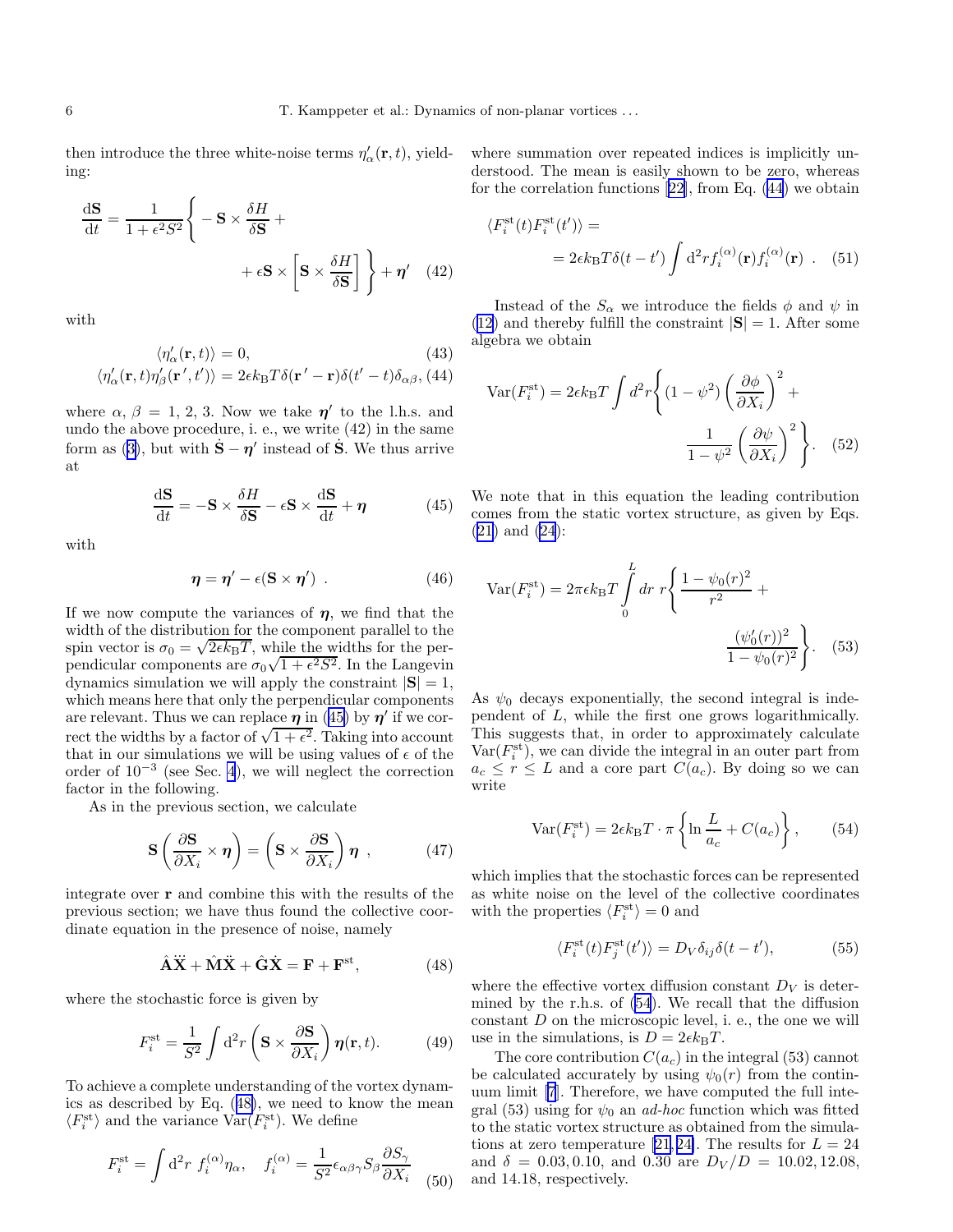## <span id="page-6-0"></span>3.2 Solution of the equation of motion

We now turn to the solution of Eq.  $(48)$  $(48)$ . As the force **F**, which drives the vortex, can be expanded up to first order around the mean trajectory as discussed in Sec. [2](#page-1-0), we find the linear equation

$$
\hat{\mathbf{A}}\ddot{\mathbf{x}} + \hat{\mathbf{M}}\ddot{\mathbf{x}} + \hat{\mathbf{G}}\dot{\mathbf{x}} - \mathbf{f}\mathbf{x} = \mathbf{F}^{\text{st}} \tag{56}
$$

with

$$
\mathbf{f} = \begin{pmatrix} F_0' & 0 \\ 0 & 0 \end{pmatrix} . \tag{57}
$$

Thus we can use the Green's function formalism to obtain a formal solution. This proceeds in two steps. First, the Green's function matrix is obtained from the solution to the equations

$$
\hat{\mathbf{A}}\ddot{\mathbf{g}}_i + \hat{\mathbf{M}}\ddot{\mathbf{g}}_i + \hat{\mathbf{G}}\dot{\mathbf{g}}_i - \mathbf{f}\mathbf{g}_i = \delta(t)\mathbf{I}_i, \tag{58}
$$

where  $\mathbf{g}_i$ , with  $i = 1, 2$ , are the two columns of the Green's function matrix,  $\mathbf{I}_i$  are the corresponding columns of the identity matrix, and suitable conditions have to be imposed on both eqs. (58). Once the Green's matrix G has been calculated, the second step is to solve the stochastic problem (56). Its solution is then exactly given by

$$
\mathbf{x}(t) = \mathbf{x}_h(t) + \int_0^t ds \, \mathbf{G}(t-s) \, \mathbf{F}^{\text{st}}(s), \tag{59}
$$

where  $\mathbf{x}_h(t)$  stands for the solution of the homogeneous version of Eq.  $(56)$ . We note that **G** should not be confused with the gyrocoupling tensor in Eqs.  $(7)$  $(7)$ ,  $(9)$ , and  $(27)$  $(27)$ .

Let us now discuss the first part of the calculation, i.e., the computation of the Green's matrix **. Eqs. (58) above** need to be suplemented with the following conditions: **,**  $\dot{\mathbf{G}}$ , and  $\ddot{\mathbf{G}}$  vanish for  $t \leq 0$ , and

$$
\mathbf{G}(0^+) = \dot{\mathbf{G}}(0^+) = \begin{pmatrix} 0 & 0 \\ 0 & 0 \end{pmatrix},\tag{60}
$$

$$
\ddot{\mathbf{G}}(0^{+}) = \hat{\mathbf{A}}^{-1} = \frac{1}{a^{2} + A^{2}} \begin{pmatrix} a - A \\ A & a \end{pmatrix}.
$$
 (61)

In order to find the columns  $g_i$  of the Green's matrix, we take the Ansatz

$$
\mathbf{g}_i(t) = \sum_{k=1}^6 c_k^{(i)} \begin{pmatrix} a_k \\ b_k \end{pmatrix} \exp(\lambda_k t) \theta(t), \tag{62}
$$

where  $\theta(t)$  is the Heaviside function,  $a_k$  and  $b_k$  form the eigenvectors belonging to the eigenvalues  $\lambda_k$  of the homogeneous problem, i.e., Eq. (58) with its r.h.s. set to zero, and  $c_k^{(i)}$  $\kappa^{(i)}$  are the unknown amplitudes in the linear combination. The eigenvalues are already known from the previous section: one is zero, one is  $1/\tau$  [see below Eq. ([36\)](#page-3-0)], and the other four are given by Eq. (38). All that remains is to insert the Ansatz (62) in Eq. (58) and find the values for  $c_k^{(i)}$  $\kappa$ <sup>(*i*</sup>) from the corresponding system of algebraic equations. Their expression is rather cumbersome and therefore we do not present it here insofar as the derivation is straightforward.

Once the  $c_k^{(i)}$  $\kappa^{(i)}$  and hence **G** are known, we can move to the second part of the procedure, namely to find the trajectory and to evaluate its relevant moments. It is evident from Eq. (59) that the mean trajectory will be exactly the same as that of the deterministic case, because the average of the integral of  $\mathbf{F}^{st}$  vanishes. We will therefore concentrate on the variances,

$$
\sigma_{ij}^2(t) = \langle x_i x_j \rangle - \langle x_i \rangle \langle x_j \rangle. \tag{63}
$$

Using the expression (59) it can immediately be seen that

$$
\sigma_{ij}^2(t) = \sum_{k=1}^2 \int_0^t dt' D_V G_{ik}(t - t') G_{jk}(t - t'),
$$
\n(64)

where  $G_{ij}$  stand for the elements of the Green's matrix. Once again, the calculation is simple but tedious, due to the many terms involved by the product of the Green's matrix elements. Aside from this, the expression is easily obtained as the integrals involve only exponentials. As an example, we present a summary of the calculation of  $\sigma_{11}^2$ , which is the simplest element of the variance matrix. Nevertheless, in order to facilitate the presentation and the subsequent discussion we have made the following simplifications: i)  $\omega_1 = \omega_2 = \omega_c$  and  $\beta_1 = \beta_2 = \beta_c$ , because the splittings are very small [see Eq. [\(41](#page-4-0)) and above]; ii)  $\omega_c^2 + \beta_c^2 \simeq \omega_c^2$  because  $\beta_c = \epsilon/8$  and  $\epsilon = 0.002$  in the simulations, implying  $\beta_c$  is two orders of magnitude smaller than  $\omega_c$  as given by Eq. ([39\)](#page-4-0); iii)  $A^2 + a^2 \simeq A^2$ , because  $a/A = O(\epsilon)$ , see Eqs. [\(29](#page-3-0)) and (32), and iv) exponential terms involving  $t/\tau$  are expanded to first order, because  $\tau$ is much larger than our integration times; see below Eq. ([36\)](#page-3-0). Within these approximations, it can be shown that

$$
\sigma_{11}^2(t) = \frac{D_V}{A^2 \omega_c^4} \left[ t + \frac{1}{4\beta_c} (1 - e^{-2\beta_c t}) - \frac{2}{\omega_c} e^{-\beta_c t} \sin \omega_c t + \frac{1}{4\omega_c} e^{-2\beta_c t} \sin 2\omega_c t \right].
$$
 (65)

For small times,  $t \ll 1/\beta_c$ , we are left with an expression which implies linear behavior plus oscillations, given by

$$
\sigma_{11}^2(t) = \frac{D_V t}{A^2 \omega_c^4} \left( \frac{3}{2} - 2 \frac{\sin \omega_c t}{\omega_c t} + \frac{\sin 2\omega_c t}{4\omega_c t} \right). \tag{66}
$$

We note that this function increases monotonously and that it has no extrema but only inflection points. For large times,  $t \gg 1/\beta_c$ , only the first term of Eq. (65) remains, and the variance becomes a straight line,

$$
\sigma_{11}^2(t) = \frac{D_V t}{A^2 \omega_c^4} = \frac{D_V}{G^2} t,\tag{67}
$$

where Eq. ([41\)](#page-4-0) has been taken into account. Interestingly, this result is identical to the one obtained by omitting the second- and third-order terms in the vortex equation of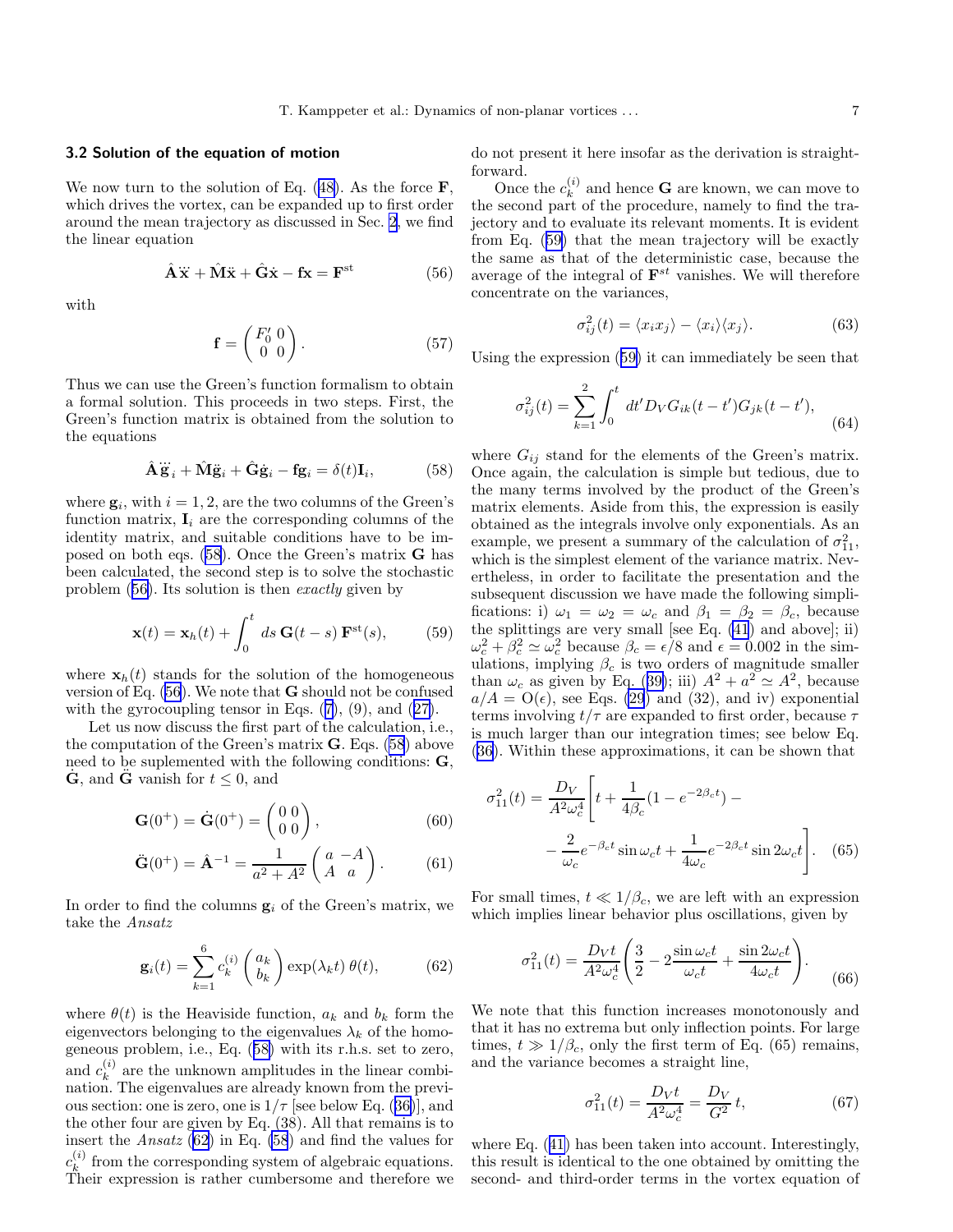<span id="page-7-0"></span>motion ([48\)](#page-5-0). We thus conclude that these terms have two effects: First, they produce the oscillatory parts in Eq. (65) (note that they are naturally connected to the cycloidal vortex trajectories), and second, for small times the slope of  $\sigma_{11}^2$  in Eq. ([66](#page-6-0)), averaged over the oscillations, is larger by a factor of  $3/2$  compared to Eq.  $(67)$  $(67)$ .

We do not present here the other elements of the variance matrix because they contain even more terms than Eq. (65). Instead, we simply record the expression for their long time behavior, which is

$$
\sigma_{12}^2 = \frac{D_V}{G^2} \frac{F_0'}{2G} t^2,\tag{68}
$$

$$
\sigma_{22}^2 = \frac{D_V}{G^2} \left[ t + \frac{1}{3} \left( \frac{F_0'}{G} \right)^2 t^3 \right].
$$
 (69)

The quadratic and cubic terms in t appear in addition to the standard random walk result which is proportional to t. These additional terms arise because we have allowed that the driving force  $\bf{F}$  depends on the vortex position, see Eq.  $(34)$  $(34)$ . We have considered a force in the  $X_1$  direction which drives the vortex in the  $X_2$  direction, due to the gyrocoupling force  $\mathbf{G}_V \times \mathbf{X}$  in Eq. ([2\)](#page-1-0) or  $\mathbf{G}\mathbf{X}$  in Eq. ([7](#page-2-0)), respectively. Therefore, only the 2-components of  $\sigma^2$ are affected,  $\sigma_{12}^2$  acquiring a factor  $(F_0'/G)$  t,  $\sigma_{22}$  acquiring it twice.

## 4 Langevin dynamics simulations

## 4.1 Numerical procedure

We begin with one vortex with its center located at a distance  $R_0$  from the middle of a circularly shaped square lattice with a radius of  $L$  lattice constants. We use free boundary conditions to get an image antivortex which leads to a radial force on our vortex (see [\[11](#page-11-0),[26\]](#page-11-0) and below). The initial spin configuration stems from an iterative program which produces a discrete vortex structure on the lattice[[24\]](#page-11-0). In this way we avoid the radiation of spin waves which would appear during the early time units if we use a continuum approximation for the vortex shape. The parameter ranges must be chosen very carefully for the following reasons: i) We want that the vortex moves smoothly over the Peierls-Nabarro potential of the lattice; hence, the diameter  $2r_v$  of the out-of-plane structure must be considerably larger than the lattice constant. Setting  $\delta = 0.1$  we find  $2r_v \simeq 3$  from Eq. ([19\)](#page-3-0); ii) we choose a system radius  $L = 24$  which provides enough space: the vortex moves outwards roughly on a spiral, but even for very long integration times the out-of-plane vortex structure should not contact the boundary, and iii) for the same reason the initial distance  $R_0$  from the middle of the circle should not be too large. On the other hand,  $R_0$  should not be too small; otherwise the driving force F would not be strong enough to overcome the pinning forces of the lattice. Letting  $R_0 = 10$  both conditions can be simultaneously fulfilled, if the damping  $\epsilon$  is small enough (the larger  $\epsilon$ , the sooner the vortex reaches the boundary). Note

however that a small  $\epsilon$  means long saturation times (see below).

For the time integration of the Landau-Lifshitz equation we use the discrete version of (42) where  $d\mathbf{S}/dt$  has already been isolated on the l.h.s. . In contrast to our analytical calculations we work here with the cartesian components  $S_{\alpha}$ . Therefore we explicitly take into account the constraint  $S^2 = 1$  by adding S times a Lagrange parameter  $\lambda$  to (42), see Ref. [\[25](#page-11-0)]. We form the time derivative of the constraint, eliminate  $\lambda$  and get

$$
\frac{\mathrm{d}}{\mathrm{d}t}\mathbf{S} = \mathbf{U} + \frac{\mathbf{S}\mathbf{U}}{S^2}\mathbf{S}
$$
 (70)

with

$$
\mathbf{U} = \frac{1}{1 + \epsilon^2 S^2} \left( -\mathbf{S} \times \frac{\delta H}{\delta \mathbf{S}} + \epsilon \mathbf{S} \times \left[ \mathbf{S} \times \frac{\delta H}{\delta \mathbf{S}} \right] \right) + \boldsymbol{\eta'} \Big|_{(71)}
$$

where the site index has been omitted. We note that (70) is the same as orthogonalizing  $\hat{S}$  and U by the Gram-Schmidt method. For the time integrations we use the same code as in[[11\]](#page-11-0). In addition, the position of the vortex center, in particular the position within a lattice cell, is determined by a procedure also discussed in [\[11\]](#page-11-0).

To find a proper damping constant we checked the time dependence of the system energy using different damping constants for  $L = 24$  and  $T = 0.02$ . The energy at  $t = 0$  is the same as for  $T = 0$  and  $\epsilon = 0$  because the noise will be introduced with the first time step of the simulation. The energy then rises and saturates on a value independent of  $\epsilon$ , but for  $\epsilon > 8 \times 10^{-3}$  the energy decreases slowly after saturation. The saturation time gets longer with lower  $\epsilon$ , for  $\epsilon \geq 2 \times 10^{-3}$  we achieve acceptable saturation times  $<$  300 (in units of  $\hbar/(JS)$ ). We have always made a prerun of length  $t_0 > 300$  prior to beginning the evaluation of the simulation data.

The difference between the energy without temperature and the saturation energy with temperature must be the thermal energy. We computed the mean thermal energy per spin at several temperatures and it agreed with  $f/2 \times k_BT$  up to  $T = 0.9$ , f being the number of degrees of freedom per spin. For higher temperatures we find too low values for the energy. We believe that the numerical procedure would have to be improved if we were interested in this regime.

#### 4.2 Vortex trajectory

We studied the trajectory of the vortex center at different temperatures keeping  $L = 24$  and  $\epsilon = 2 \times 10^{-3}$  fixed. We can distinguish three temperature regimes in which the trajectories differ qualitatively.

For  $0 \leq T < T_3 \approx 0.05$  we observe two frequencies in the oscillations around the mean trajectory which can be identified with the cycloidal frequencies  $\omega_{1,2}$  in (38). The intensities of the Fourier peaks at  $\omega_{1,2}$  decrease with temperature and vanish at  $T_3$  in the background, but  $\omega_{1,2}$ are constant in the whole regime. This means that here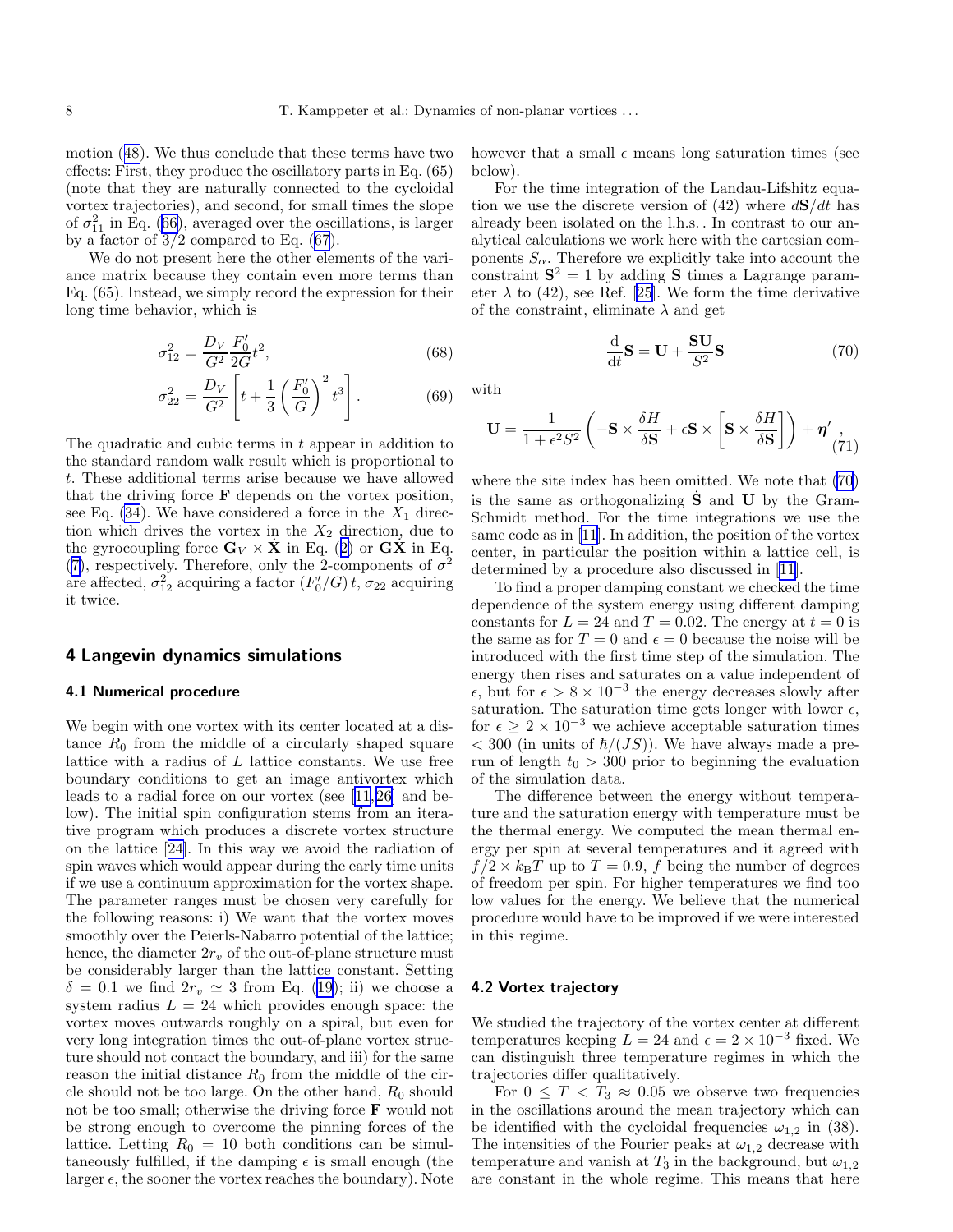<span id="page-8-0"></span>

Fig. 2. Average trajectory of a vortex for temperature  $T =$ 0.03, damping  $\epsilon = 0.002$ , system radius  $L = 24$  and an ensemble of 100 realizations. Upper panel: Radial coordinate of the vortex center vs time. Middle panel: Azimuthal displacement  $\varphi = \phi(t) - \omega_0 t$ , where  $\omega_0$  is the angular velocity on the mean trajectory of radius  $R_0$ . Lower panel: Fourier spectrum of  $R(t)$ in the upper panel. The spectrum of  $\varphi(t)$  is very similar.

the third order equation of motion ([48\)](#page-5-0) with temperature independent parameters can describe the vortex dynamics. For one temperature of this regime we plot in Fig. 2 the average radial coordinate  $R(t)$  and the azimuthal displacement  $\varphi(t) = \phi(t) - \omega_0 t$ . We want to stress that the plots present averaged results: For the computations of the vortex trajectories and variances we have averaged over 100 different runs starting from the same initial configuration, which is defined as the final configuration after a pre-run of length  $t_0 = 1250$ . In the expression for  $\varphi(t)$ above,  $\omega_0 = F_0/(GR_0)$  is the frequency of the rotation on

the mean trajectory which is essentially a circle where the radius  $R_0$  grows very slowly with rate  $gF_0/G^2$  due to the damping. On the mean trajectory the vortex is driven by a radial force  $F_0$  due to the image vortex at  $R^{(i)} = L^2/R_0$ , which has opposite vorticity but the same polarization [[26\]](#page-11-0). As the average motion is very slow  $(\omega_0 \approx 2.5 \times 10^{-3})$ we can actually work in a cartesian system and use the results [\(33](#page-3-0))-(38). Here the  $X_1$ -axis points in the radial direction,and the  $X_2$ -axis in the azimuthal direction [[27\]](#page-11-0). The lowest panel of Fig. 2 shows the Fourier spectrum of  $R(t)$ . In addition to  $\omega_{1,2}$  one also observes the difference  $\Delta\omega = \omega_2 - \omega_1$ . This can be explained by working in polar coordinates, which is not discussed here because the formulas become much too cumbersome. The peaks at higher frequencies are second harmonics of  $\omega_{1,2}$ .

For  $T_3 < T < T_1 \approx 0.3$  we do not observe the above mentioned two frequencies any longer. In this regime, we found that some runs had to be excluded from the average because the vortex suddenly changed its direction of motion. This occurs because, opposite to the case of the vorticity  $q$ , the polarization  $p$  of the vortex is not a constant of motion for a discrete system: The out-of-plane vortex structure can flip to the other side of the lattice plane due to the stochastic forces acting on the spins. Then  $G = 2\pi qp$  in Eq. ([27\)](#page-3-0) changes sign and thus the direction of the gyrovector in Eq. ([2\)](#page-1-0) is reversed, which implies that the direction of the vortex motion is reversed as well. This noise-induced switching between the two vortex polarizations is a very novel effect in itself, and hence we are developing a theory for the switching rate [\[28](#page-11-0)]. In this respect, it can be mentioned that switching can also be induced by an ac magnetic field in the easy plane. As the symmetry is broken here, such a switching occurs only for one sense of rotation, and there is no transition back to the original state [\[29](#page-11-0)].

Finally, for  $T > T_1$ , a single-vortex theory as presented here is no longer adequate because at these temperatures the probability for the spontaneous appearance of vortexantivortex pairs becomes too large. These pairs can break up above the Kosterlitz-Thouless transition temperature  $T_{KT} \simeq 0.7$  in our units. Between  $T_1$  and  $T_{KT}$ , these pairs interact with the initial vortex although they are not separated, thus introducing new forces and effects which the present theory does not take into account. Moreover, very recent Monte Carlo simulations[[30,31,32](#page-11-0)] have revealed that for higher temperatures the vortex motion is strongly influenced by creation and annihilation processes: Typically, an unbound vortex travels only one or a few lattice spacings until it annihilates with the antivortex of a pair which meanwhile appeared spontaneously in the neighborhood. Then, the vortex of this pair continues the travel instead of the original vortex.

#### 4.3 Variances of the vortex trajectories

As the vortex positions in the simulations are evaluated in polar coordinates, we obtain a variance matrix with elements  $\sigma_{RR}^2$ ,  $\sigma_{R\phi}^2$  and  $\sigma_{\phi\phi}^2$ . Their time evolution is plot-ted in Fig. [3](#page-9-0) for  $T = 0.03$ , which is close to the upper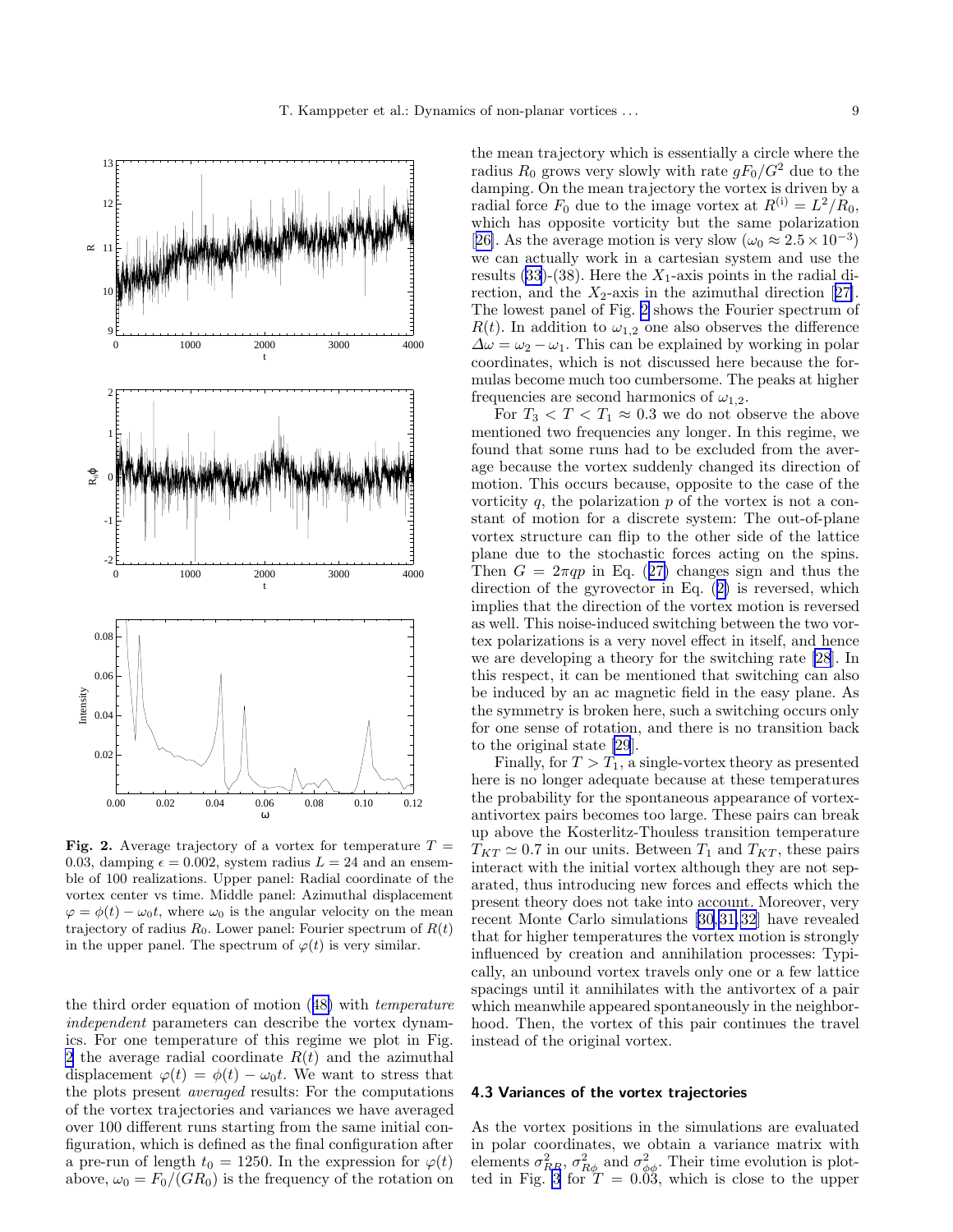<span id="page-9-0"></span>

Fig. 3. Variances of the vortex trajectory; parameters are the same of Fig. [2](#page-8-0). From top to bottom, shown are the variance of the radial coordinate,  $\sigma_{RR}^2 = \langle R^2 \rangle - \langle R \rangle^2$ ,  $\sigma_{R\phi}^2$ , the off-diagonal elements of the variance matrix, and  $\sigma_{\phi\phi}^2 =$  $\langle (R_0\varphi)^2 \rangle - \langle (R_0\varphi) \rangle^2$ . In all three cases the lower line is the theoretical prediction without adjustment of parameters.

edge of the low temperature regime defined in the previous subsection. The solid lines are the theoretical results from Section [3](#page-4-0), without the simplifications i)–iv) discussed above Eq. (65), which were only made there to facilitate the discussion. As the theory has been worked out in cartesian coordinates, the following factors appear when going over to polar coordinates: No factor in  $\sigma_{RR}^2$ , a factor  $\kappa = 1 - F_0 / (F_0' R_0)$  in  $\sigma_{R\phi}^2$ , and a factor  $\kappa^2$  in front of the terms cubic in time in  $\sigma_{\phi\phi}^2$ .

Figure 3 shows that, for not too long times, the agreement between theory and simulation is astonishingly good; it is important to stress that no parameters were adjusted at all. Moreover, we worked in the continuum limit, while the simulations were performed on a discrete system. For very long times,  $t \geq 2000$ , the agreement becomes poorer. This is partially due to one simplification of the theory, namely that we have used a constant  $R_0$  although during the simulation  $R_0$  slowly increases by several lattice constants as the trajectory is roughly a spiral (see the cartoon in Fig. [1](#page-4-0)). The force term  $F'_0 = F'(R_0)$  increases as well, because the force increases when the distance to the image vortex becomes smaller. As  $F'_0$  appears in  $\sigma_{R\phi}^2$  and  $(F'_0)^2$ arises in front of the cubic term in  $\sigma_{\phi\phi}^2$  in Eqs. [\(68](#page-7-0)) and ([69\)](#page-7-0), including this effect would lead to an improvement of the agreement between theory and simulations.

Aside from those discussed above, there is another possible reason for the discrepancy between theory and simulation whose consideration, unfortunately, would lead to very involved calculations: The integral  $(52)$  for  $D_V$  [as well as the integrals in Sec. [2](#page-1-0) except (9)] have been evaluated by placing the vortex into the middle of the circular system. However, in the simulations the distance from the lattice center is  $R_0$ , which moreover increases slowly. We have estimated the above integrals by expanding in  $R_0/L$ , which shows that the first order terms vanish. Nevertheless, the second order terms yield corrections which are already of the order of 20% for  $R_0 = 10$ , becoming larger as  $R_0$  increases. Even more, the variance  $(54)$  $(54)$  of the stochastic forces is actually a diagonal tensor, see Eq. (51) and [[21\]](#page-11-0). Therefore, we get a radial diffusion constant  $D_V^{(R)}$ V which differs from the azimuthal constant  $D_V^{(\phi)}$  when the vortex is not at the center. This splitting is also of order  $(R_0/L)^2$ . As  $D_V^{(\phi)}$  appears, e. g., in front of the cubic term in  $\sigma_{\phi\phi}^2$ , whereas the linear term contains  $D_V^{(R)}$  $V(N)$ , it is quite possible that the agreement with the simulations could be improved by taking into account the splitting of the diagonal elements of the diffusion tensor.

We numerically integrated up to times  $t = 4000$  (let us point out in this regard that this takes three weeks CPU time on a CRAY-YMP/EL for averages over 100 runs) because this is the characteristic time given by  $1/\beta_c = 8/\epsilon$  for the damping in the trajectories. We should see then that the slope of the time-averaged function  $\sigma_{RR}^2$  gradually decreases, eventually by a factor one third for  $t \gg 1/\beta_c$  [cf. the discussion of Eq. (65)]. We checked this for the theoretical results in Fig. 3, and found that in the simulation data this effect can be observed only qualitatively. For  $\sigma_{R\phi}^2$ and  $\sigma_{\phi\phi}^2$  the effect is hidden by the quadratic and cubic terms.

We would like to stress that the strong fluctuations in Fig. 3 (which seem to be smaller in the two lower plots because of the different scales) arise not only due to the noise but also from discreteness effects. This is demonstrated very clearly by the simulation in Fig. [4](#page-10-0) for a very low temperature  $(T = 0.003)$  using 1500 realizations. We have identified the sharp spikes as discreteness effects by comparing with the times when the vortex center moves over the ridges along the lattice lines (these times are indicated as dashed vertical lines). The vortex energy is high-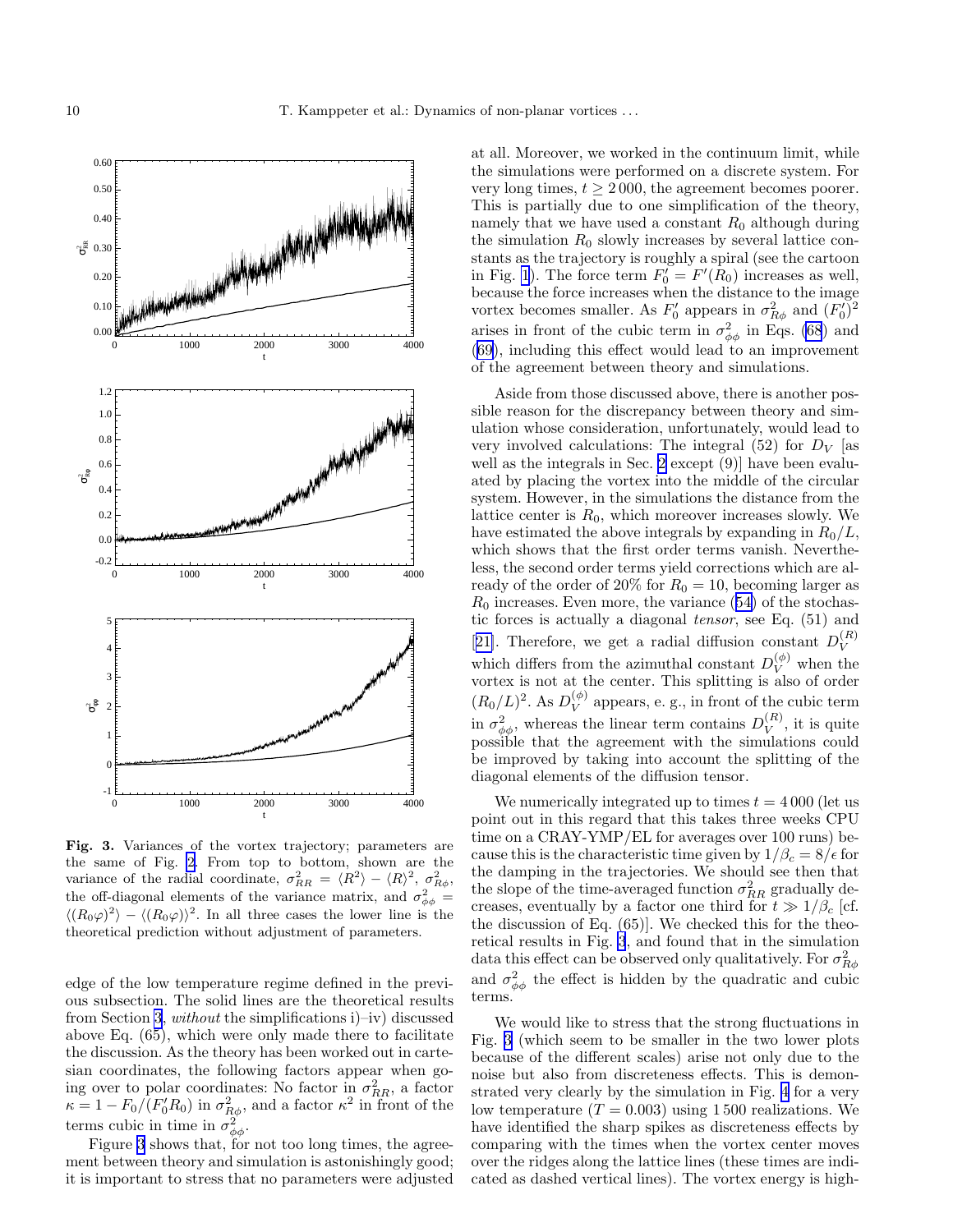<span id="page-10-0"></span>

Fig. 4. Variance of the radial vortex coordinate averaged over 1500 realizations, for  $T = 0.003$ ,  $\epsilon = 0.002$  and  $L = 24$ . The dashed vertical lines indicate the times at which the vortex center moves over ridges of the Peierls-Nabarro periodic potential.



Fig. 5. Vortex diffusion constant  $D_V$  as a function of temperature, for  $\epsilon = 0.002$  and  $L = 24$ . Solid line: Theoretical results from Eq.  $(53)$ ; dashed line: Adjusted  $D_V$  from fitting the theoretical curves for  $\sigma^2(t)$  to the simulation data.

est when the center is at a lattice point, and lowest in the middle of a cell.

Last, but not least, we discuss the temperature dependence of the vortex diffusion constant  $D_V$ . A linear dependence is predicted by Eqs. (53) and [\(54](#page-5-0)). For comparison with the simulations we have fitted the theoretical curves to the observed variances by adjusting  $D_V$ , which appears as a factor in front of all the components of  $\sigma^2$ . This was done for two temperature decades. Fig. 5 shows a nearly linear dependence, and therefore the only difference between  $D_V$  from the simulations and the theoretical  $D_V$  is a constant factor of about 1.8 for the whole temperature regime.

# 5 Conclusions

In this paper, we have reported our analytical and numerical work regarding the effects of temperature on the dynamics of non-planar vortices in 2D, classical, anisotropic Heisenberg ferromagnets. As a preliminary result, we have described the zero temperature dynamics of vortices in the presence of Gilbert damping. We found that damping contributes to all the terms of the third order equation of motion for the vortex position, but its contribution is always an order smaller in the system size than the corresponding free propagation part. We have solved the equations of motion and qualitatively discussed the motion of the vortex, which consists of a mean straight trajectory plus (damped) additional oscillations. By means of the same analytical approach, we have been able to derive a third order stochastic equation of motion for the vortex center when thermal noise is added to the system. The equation shows that the effective stochastic force acting on the vortex is also a Gaussian white noise, whose variance depends linearly on the temperature. We have exactly solved the stochastic equation of motion and obtained analytical expressions for the mean vortex trajectory and its variance. The variance along the coordinate perpendicular to the direction of motion of the vortex is diffusive, i.e., it increases linearly with time; however, other components of the variance matrix (the parallel-perpendicular and the parallel-parallel terms) turn out to include nonlinear contributions coming from the fact that the vortex motion is perpendicular to the driving force, due to a Lorentz-like gyrocoupling force.

The above summarized analytical results, obtained in the continuum limit of the Landau-Lifshitz equations governing the model dynamics, have been compared to Langevin dynamic simulations of the discrete 2D Heisenberg model. The numerical results allow us to establish three different temperature regimes for the vortex propagation: a low temperature one, where the vortex motion follows essentially the third order equation of motion with parameters independent of temperature; a middle temperature one, at which traces of the oscillations arising from the third order equation are lost, and a high temperature regime, which is not describable by a one-vortex approach because too many vortex-antivortex pairs arise in the system. Our analytical results are seen to be a good description of the vortex dynamics up to temperatures of the order of 10% of the Kosterlitz-Thouless transition temperature. Remarkably, the analytical predictions, which include no adjustable parameters, agree qualitatively well with the numerical simulations, and even quantitatively at early times. The agreement becomes worse for longer times due to the approximations involved in our theory: The calculations were made for a constant radius of the trajectory and a constant force F gradient, aside from simplifications necessary to calculate the integrals which give the parameters for the equation of motion. In addition, we have been able to clearly identify the influence of discreteness in the numerical results, which cannot be captured by our continuum theory. Finally, we have also verified that the vortex diffusion constant depends linearly on temperature as predicted, although the quantitative comparison is not correct by a factor two. We thus conclude that the collective coordinate theory we have derived for vortex dynamics is a good description of the phenomena observed numerically at low and intermediate temperatures. The